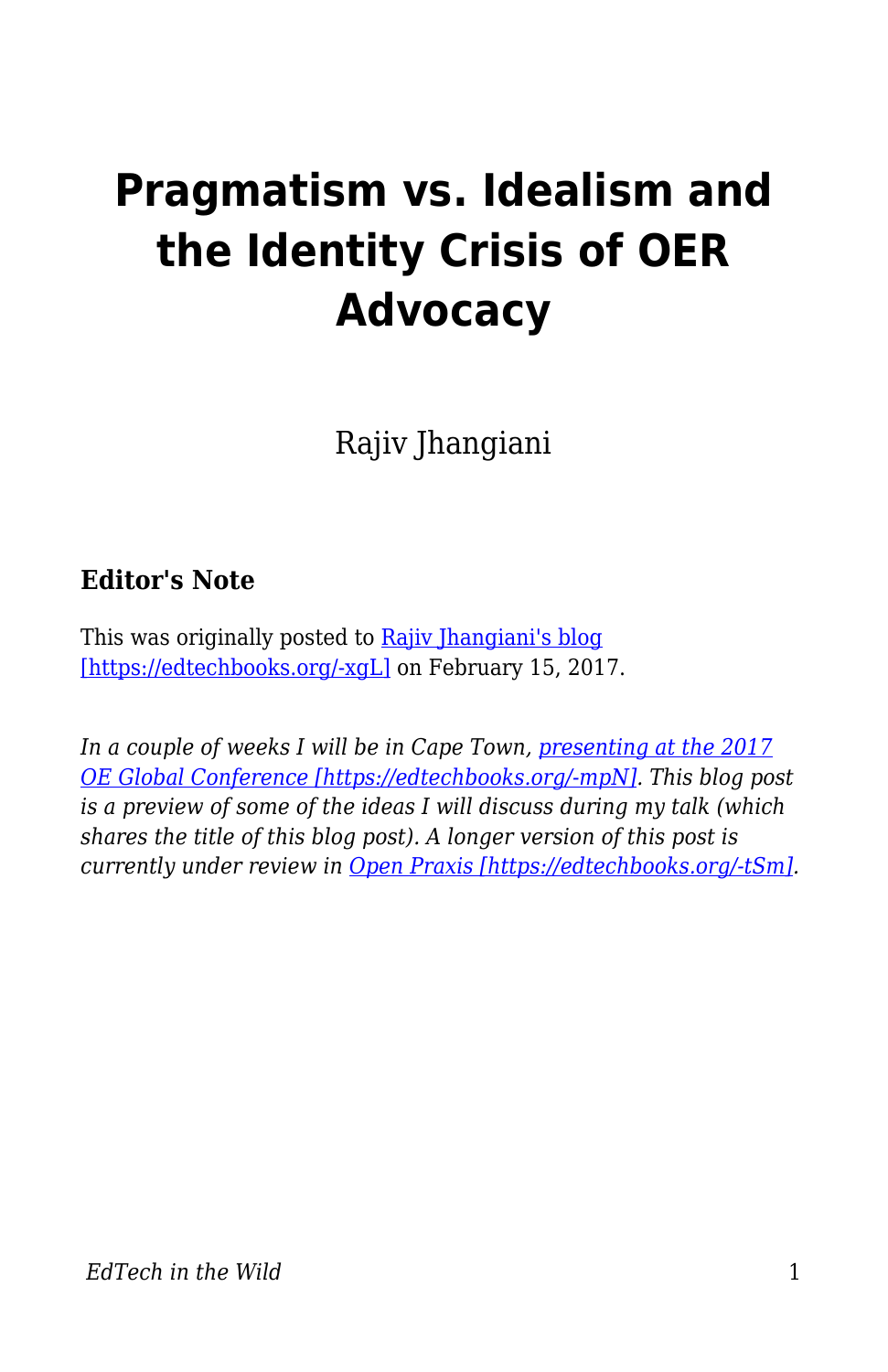

Funny Gears by Alan Levine (CC-BY 2.0)

The open education movement has made and continues to make great strides, with the creation, adaptation, and adoption of OER slowly but surely [becoming mainstream practice \[https://edtechbooks.org/-XdF\]](http://www.onlinelearningsurvey.com/reports/openingthetextbook2016.pdf). However, as the adolescent OE movement enters a growth spurt that may see its use as primary courseware [triple within five years](http://assets.cengage.com/pdf/wp_oer-evolving-higher-ed-landscape.pdf) [\[https://edtechbooks.org/-DPkH\],](http://assets.cengage.com/pdf/wp_oer-evolving-higher-ed-landscape.pdf) some noticeable paradoxes have emerged that hint at an identity crisis within the OE movement and, in particular, within OER advocacy.

### **Free vs. Freedom**

Open education advocates customarily define OER as ["beyond free](http://opencontent.org/blog/archives/3221) [\[https://edtechbooks.org/-gXV\]](http://opencontent.org/blog/archives/3221)," based on the permissions to reuse, revise, remix, retain, and redistribute these resources. However, in practice, OER advocacy often centres on the unaffordability of commercial textbooks and the cost savings associated with the adoption of open textbooks (i.e. merely "free"). On the one hand, this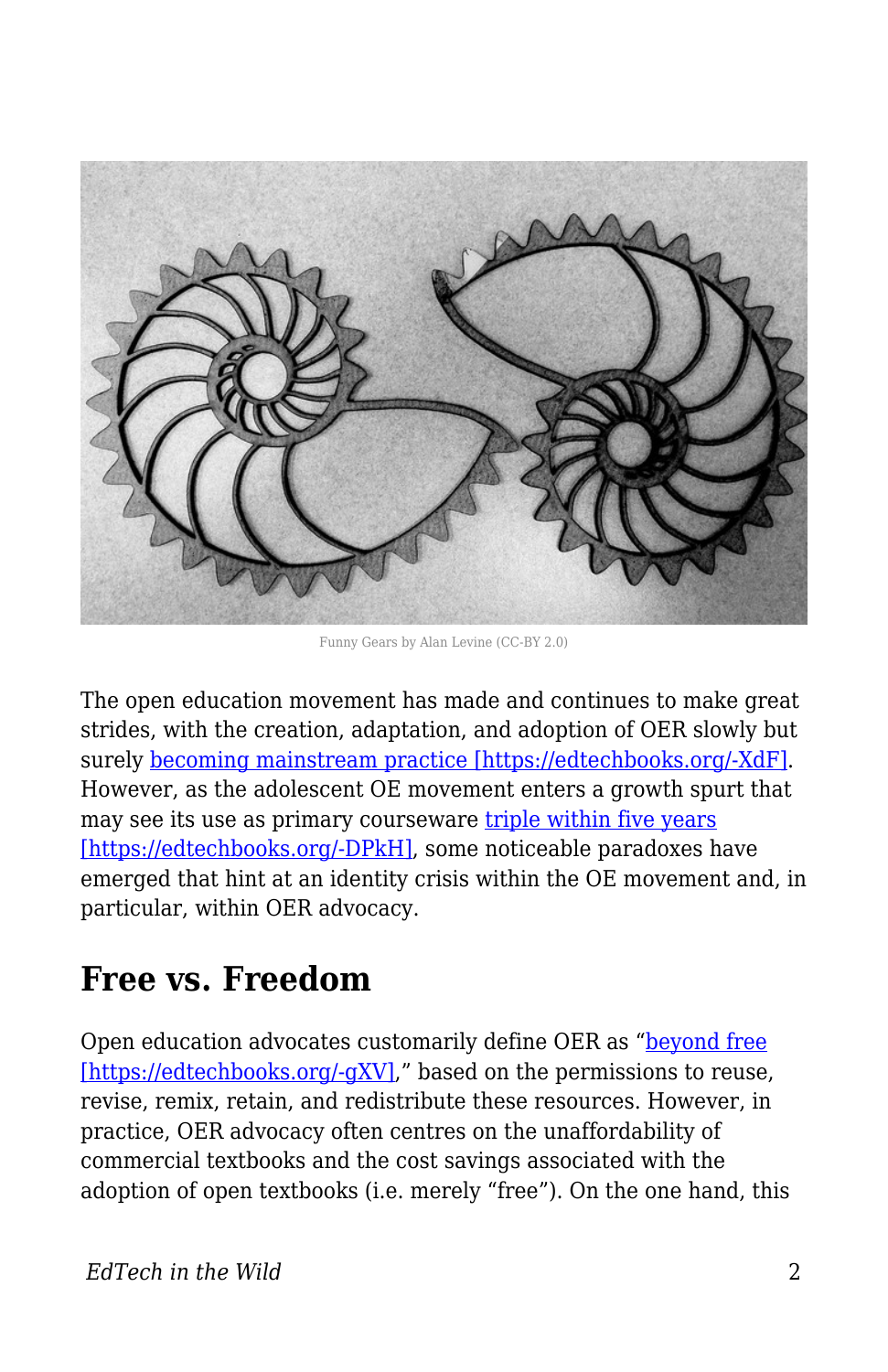appears appropriate, even pragmatic, given the significance of the burden of student loan debt in North America and [the impact of](http://www.studentpirgs.org/campaigns/sp/make-textbooks-affordable) [escalating textbook costs \[https://edtechbooks.org/-Le\]](http://www.studentpirgs.org/campaigns/sp/make-textbooks-affordable) on students' educational choices and outcomes. Moreover, textbooks are a familiar entity to academics, and, unlike with tuition fees and costs of living, faculty control adoption decisions and consequently the cost of required course materials. At the same time, this narrow focus on cost savings is immediately less relevant in countries where faculty are less reliant on expensive textbooks. In fact, it may not even be pragmatic in North America, as [recent research](http://www.onlinelearningsurvey.com/reports/openingthetextbook2016.pdf)

[\[https://edtechbooks.org/-XdF\]](http://www.onlinelearningsurvey.com/reports/openingthetextbook2016.pdf) shows that the cost of resources is among the least-considered factors for U.S. faculty when assigning required course materials. Moreover, although a cost-savings framing appeals most directly to student groups, as pointed out it is faculty who control adoption decisions. Finally, framing OER in terms of zero cost (one among many implications of open licensing) may unintentionally constrain the use of the permissions that come along with OER and disengage faculty from the opportunity to move away from bending their courses onto the structure of a textbook. Indeed, faculty who reuse, redistribute, and retain OER (themselves a minority) continue to greatly outnumber those who revise and remix OER, a pattern that may be perpetuated through the best of intentions of OER advocates. [As Weller and his colleagues put it](http://www.openbookpublishers.com/htmlreader/978-1-78374-278-3/ch4.xhtml#_idTextAnchor014) [\[https://edtechbooks.org/-JXh\]](http://www.openbookpublishers.com/htmlreader/978-1-78374-278-3/ch4.xhtml#_idTextAnchor014):

> *if cost savings were the only goal, then OERs are not the only answer. Materials could be made free, or subsidized, which are not openly licensed. The intention behind the OER approach is that it has other benefits also, in that educators adapt their material, and it is also an efficient way to achieve the goal of cost savings, because others will adapt the material with the intention of improving its quality, relevance or currency. (pp. 84-85)*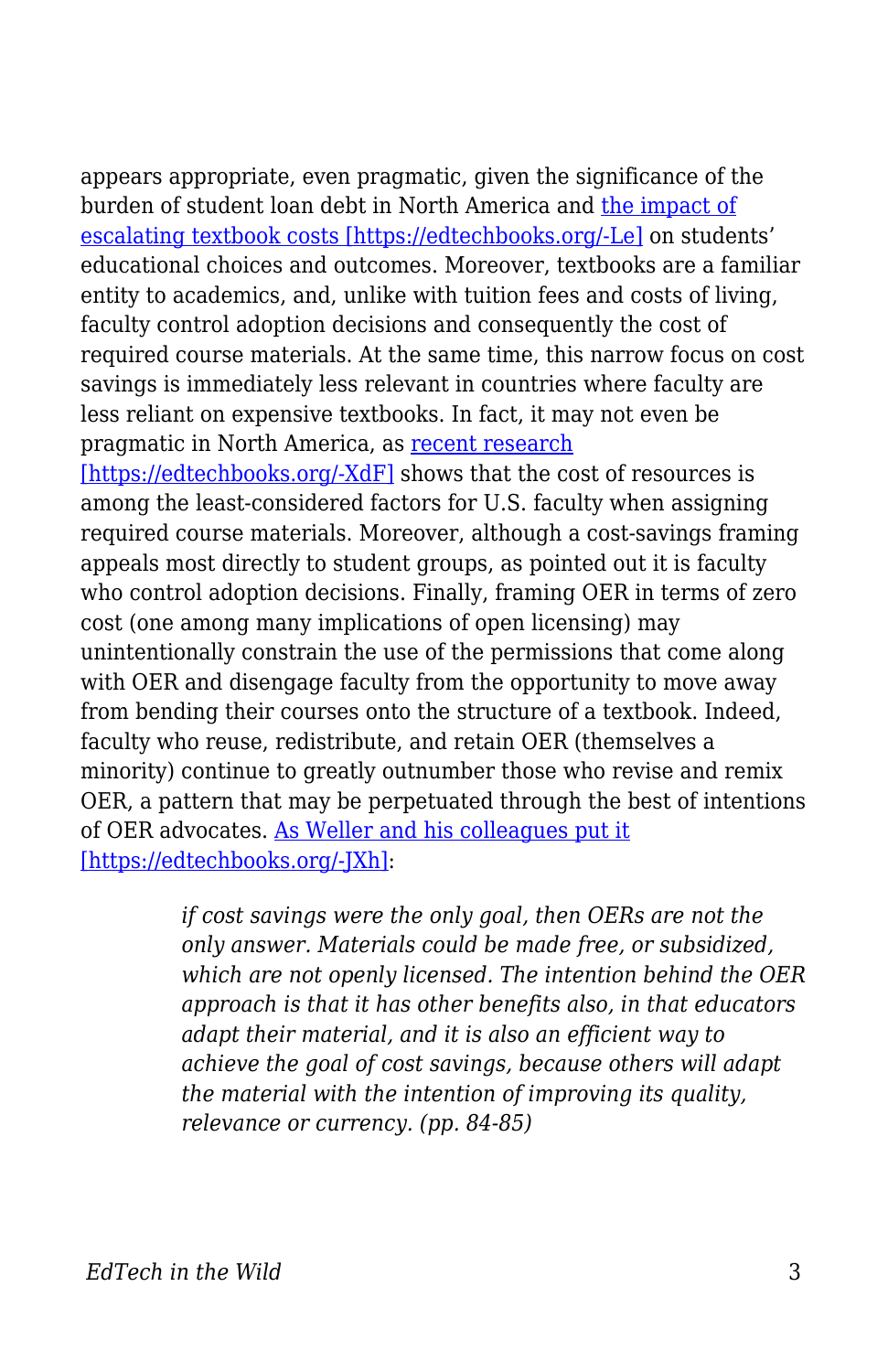## **Evolution vs. Revolution**

OER advocates often highlight the advantages of the internet and digital technologies, especially as they enable the marginal cost of reproduction and distribution of educational resources to approach zero. However, the OER movement itself continues to grapple with questions from a pre-digital past, such as the responsibility of updated editions of open textbooks and the development of ancillary materials such as question banks. Although OER funders may (rightly) consider these matters stumbling blocks which, if not addressed, would inhibit uptake, employing the language of the commercial textbook industry runs the risk of dragging along a traditional mindset based on the topdown delivery of static and (falsely) scarce information. This begs a broader question: If open educational practices are a game changer, why are OER advocates playing by the rules of the commercial textbook industry?

Framing OER as free, digital versions of expensive print textbooks also risks playing directly into the hands of commercial textbook publishers who are [in the midst of a pivot](http://www.edtechmagazine.com/higher/article/2014/10/educause-2014-publisher-says-textbooks-are-dead-and-adaptive-learning-rising-ashes)

[https://edtechbooks.org/-j[b] away from a business model based on selling "new editions" of print textbooks every three years to one based on leasing 180-day access to digital content delivery platforms. As post-secondary administrators begin to more seriously consider the social and fiscal consequences of high textbook costs, it will be tempting for them to capitulate to aggressive sales pitches from publishing coalitions that exchange faculty choice and student agency for slightly discounted digital textbooks. In order to avoid the most effective arguments of OER advocates being further co-opted by commercial publishers (e.g., [see this product brochure](https://www.pearsoned.com/wp-content/uploads/INSTR13104-DDAinfographic-V4.pdf) [\[https://edtechbooks.org/-RKW\]](https://www.pearsoned.com/wp-content/uploads/INSTR13104-DDAinfographic-V4.pdf) from Pearson Education for their digital platform that cites data on the impact of OER adoption on student outcomes) and especially to realize the full potential of OER, the goal posts must be placed further than simply cheaper textbooks. As [Robin DeRosa \[https://edtechbooks.org/-HFz\]](http://robinderosa.net/uncategorized/open-textbooks-ugh/), an open educator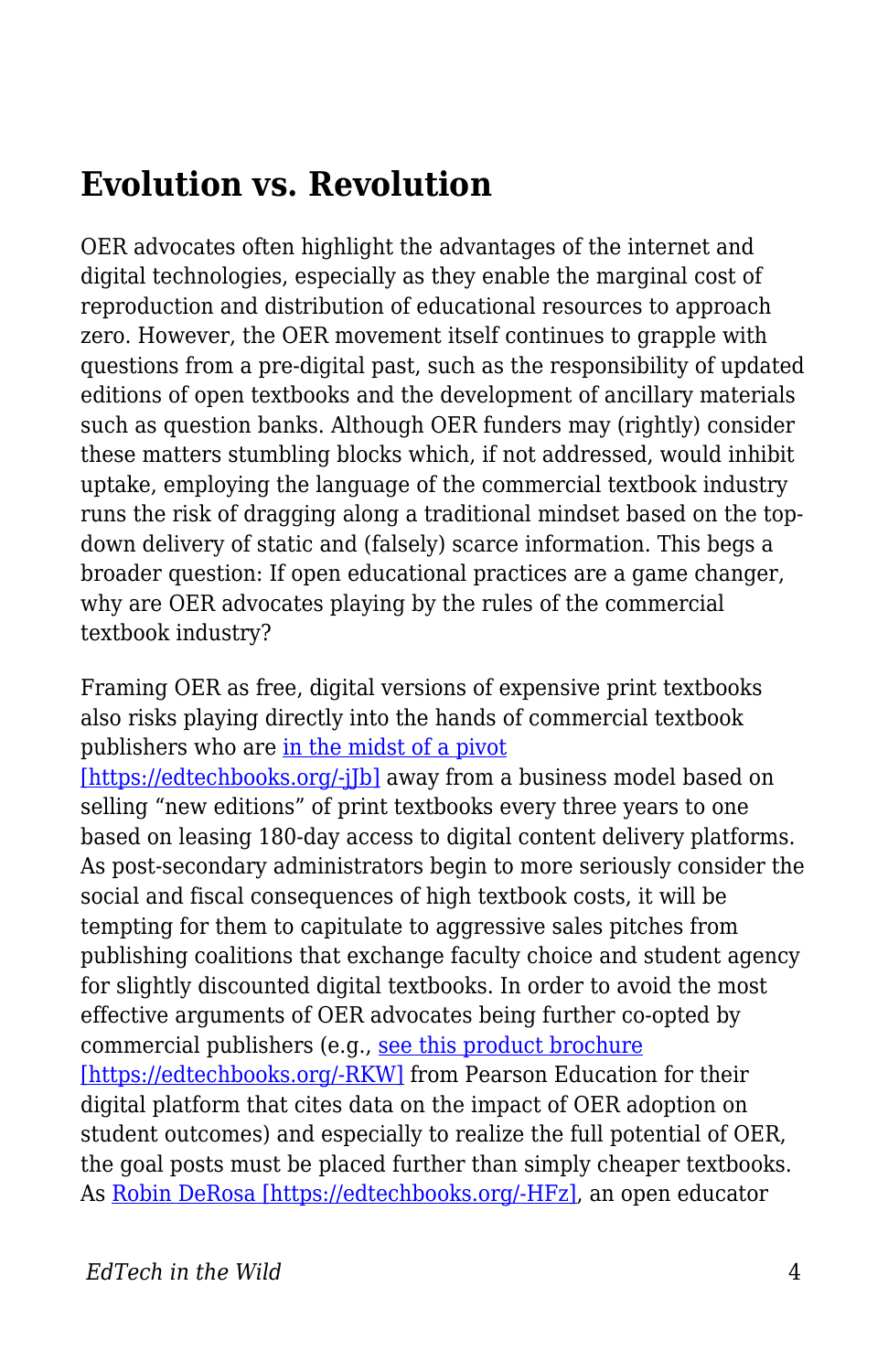who clearly favours revolution over evolution, puts it, "Fundamentally, I don't want to be part of a movement that is focused on replacing static, over-priced textbooks with static, free textbooks."

### **Resources vs. Practices**

The tensions between cost savings and textbooks on the one hand and the affordances of open licenses and digital technologies on the other are manifested by contrasting emphases on OER vs. open educational practices (OEP). The latter is a broader, superordinate category that encompasses the adoption of OER and even open course design and development, but which places pedagogy (and therefore students) at its core. OEP most often manifests in the form of course assignments in which students [update or adapt OER \[https://pm4id.org/\]](https://pm4id.org/) (e.g., with local examples or statistics), [create OER](http://thatpsychprof.com/why-have-students-answer-questions-when-they-can-write-them/) [\[https://edtechbooks.org/-RUD\]](http://thatpsychprof.com/why-have-students-answer-questions-when-they-can-write-them/) (e.g., instructional videos or even test

questions), or [otherwise perform scaffolded public scholarship](http://robinderosa.net/uncategorized/my-open-textbook-pedagogy-and-practice/) [\[https://edtechbooks.org/-vCLS\]](http://robinderosa.net/uncategorized/my-open-textbook-pedagogy-and-practice/) (e.g., writing op-ed pieces or annotating readings on the open web). Crucially, adopting OEP requires more of a shift of mindset than does adopting OER, more critical reflection about the roles of the instructor and the student when education continues to be based on content consumption rather than critical digital literacy despite information (and misinformation) being abundant. [As David Wiley writes in his blog](https://opencontent.org/blog/archives/4774) [\[https://edtechbooks.org/-HWz\]](https://opencontent.org/blog/archives/4774) (albeit with the byline "pragmatism"] over zeal"), "when faculty ask themselves 'what else can I do because of these permissions?', we've come within striking distance of realizing the full power of open."

Happily, advocating for OEP avoids the problem of inadvertently striking a judgmental tone when describing non-OER users ([who may](http://thatpsychprof.com/a-faculty-perspective-on-open-textbooks/) [have excellent reasons supporting their choice](http://thatpsychprof.com/a-faculty-perspective-on-open-textbooks/) [https://edtechbooks.org/-Chi]) because discussions about innovation are not driven by guilt or avoidance. Rather, OEP articulates a vision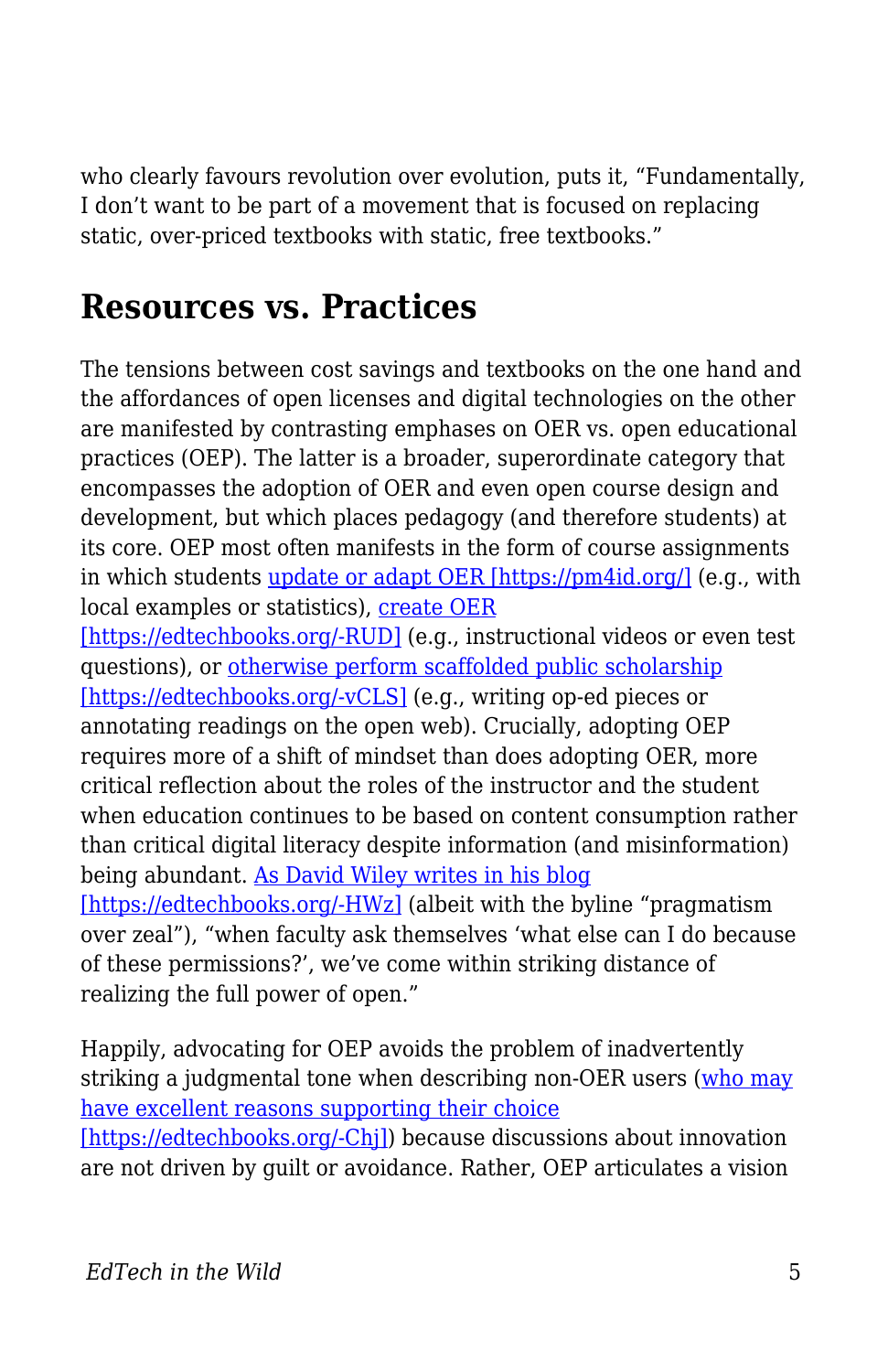of education that is aspirational and driven by an approach motivation. Within this broader vision, significant cost savings to students are the *least* significant benefit of OER.

# **Idealism vs. Pragmatism**

The psychologist Erik Erikson articulated an [eight-stage theory of](http://www.simplypsychology.org/Erik-Erikson.html) [psychosocial development \[https://edtechbooks.org/-Qvo\]](http://www.simplypsychology.org/Erik-Erikson.html) that centered on an adolescent crisis between identity and role confusion (1956). During this stage, which persists through the college years, the adolescent begins to struggle with questions about who they really are and what they hope to achieve.

Although Erikson developed his theory to better understand lifespan development within individuals and not social movements, it is difficult to ignore the parallels between the tensions of an adolescent OE movement and the adolescent identity crisis that he described. Specifically, I believe that the frictions described above between "merely free" and "beyond free," resources and practices, and evolution and revolution are each symptomatic of a psychosocial crisis within the OE movement that pits pragmatism against idealism.

Although OER advocates may understand and even experience both impulses, their goals and strategies often reflect one or the other. For example, whereas idealists push for for radical change that questions the status quo, pragmatists seek to build incrementally on the status quo. Whereas idealists might work through collaborative networks such as faculty learning communities, pragmatists might work to create grant programs for individual faculty to create, adapt, or adopt OER. And whereas idealists emphasize student-centered, personalized solutions that foreground process and agency, pragmatists emphasize instructor-centered turnkey solutions that foreground content and efficiency**.**

Outlined like this, it is easy to recognize the merits of both strategies.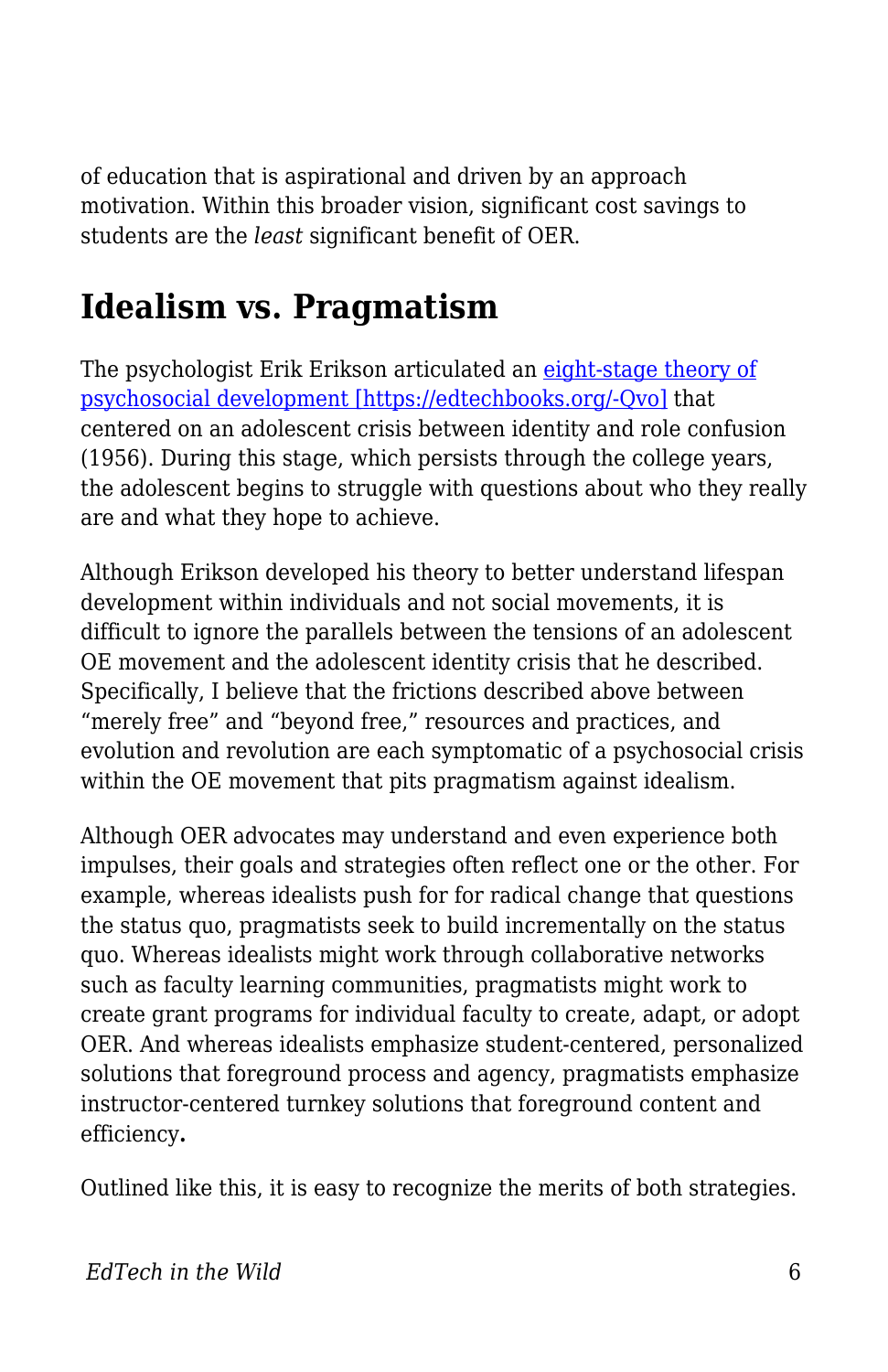Indeed, idealists would do well to recognize that open textbook adoption tangibly benefits students in material and educational terms that are not insignificant. On the other hand, pragmatists might recognize that the idealistic approach is appealing to those for whom the construct of a traditional textbook is a dinosaur best served by a meteor strike (and can therefore can be pragmatic).

# **An Integrative Solution to the Crisis**

Given that Erikson believed that the individual could not be understood in terms that were separate from his or her social context (1959), I believe the key to resolving this crisis lies with an integrated approach that is sensitive to the diversity across and within the audiences whom we seek to serve.

[As I have written elsewhere \[https://edtechbooks.org/-HtB\]:](http://thatpsychprof.com/are-open-textbooks-the-end-game/)

*For faculty who enjoy experimenting and innovating, open textbook adoption does feel like a meagre position to advocate. These are instructors who care deeply about authentic and open pedagogy, who may take full advantage of the permissions to revise and remix, and who understand that adopting OEP is really just about good pedagogy and in that sense is not at all radical.*

On the other hand,

*there are faculty who currently adopt high-priced, static textbooks but care enough about their students to feel guilty about this decision (principled agents in a principal-agent dilemma). In at least some of these cases, the ensuing guilt leads them to bend the course to map onto the textbook, which, while not an example of great pedagogy, could be construed as an empathic response that ameliorates both their guilt and their students' resentment. This is . . . where the social justice case for open textbooks may resonate particularly well.*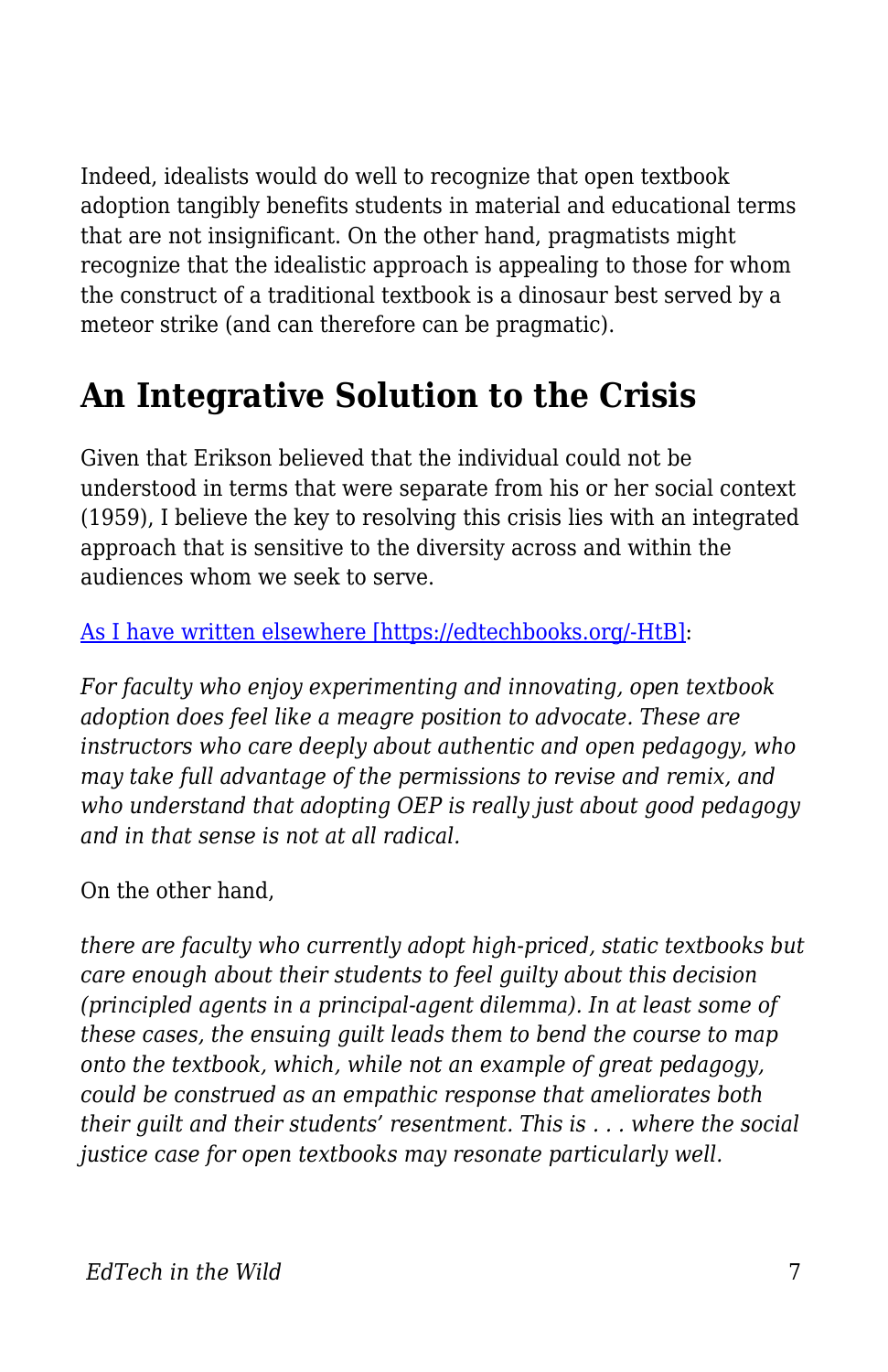[According to Weller and his colleagues \[https://edtechbooks.org/-JXh\]](http://www.openbookpublishers.com/htmlreader/978-1-78374-278-3/ch4.xhtml#_idTextAnchor014), there are three categories of OER users:

#### 1) The OER active are

*engaged with issues around open education, are aware of open licenses, and are often advocates for OERs . . . An example of this type of user might be the community college teacher who adopts an openly licensed textbook, adapts it and contributes to open textbooks. (pp. 80-81)*

#### 2) OER as facilitator

*may have some awareness of OER, or open licenses, but they have a pragmatic approach toward them. OERs are of secondary interest to their primary task, which is usually teaching . . . Their interest is in innovation in their own area, and therefore OERs are only of interest to the extent that they facilitate innovation or efficiency in this. An example would be a teacher who uses Khan Academy, TED talks and some OER in their teaching. (p. 82)*

#### 3) Finally, OER consumers

*will use OER amongst a mix of other media and often not differentiate between them. Awareness of licences is low and not a priority. OERs are a "nice to have" option but not essential, and users are often largely consuming rather than creating and sharing. An example might be students studying at university who use iTunes U materials to supplement their taught material. For this type of user, the main features of OERs are their free use, reliability and quality. (p. 85)*

This taxonomy serves as a useful guide to OER advocates seeking to diversify or tailor their outreach strategy. For instance, OER consumers may be most interested in open textbooks and related ancillary resources that can be deployed with little or no effort. For this group, unfettered access for their students is highly desirable,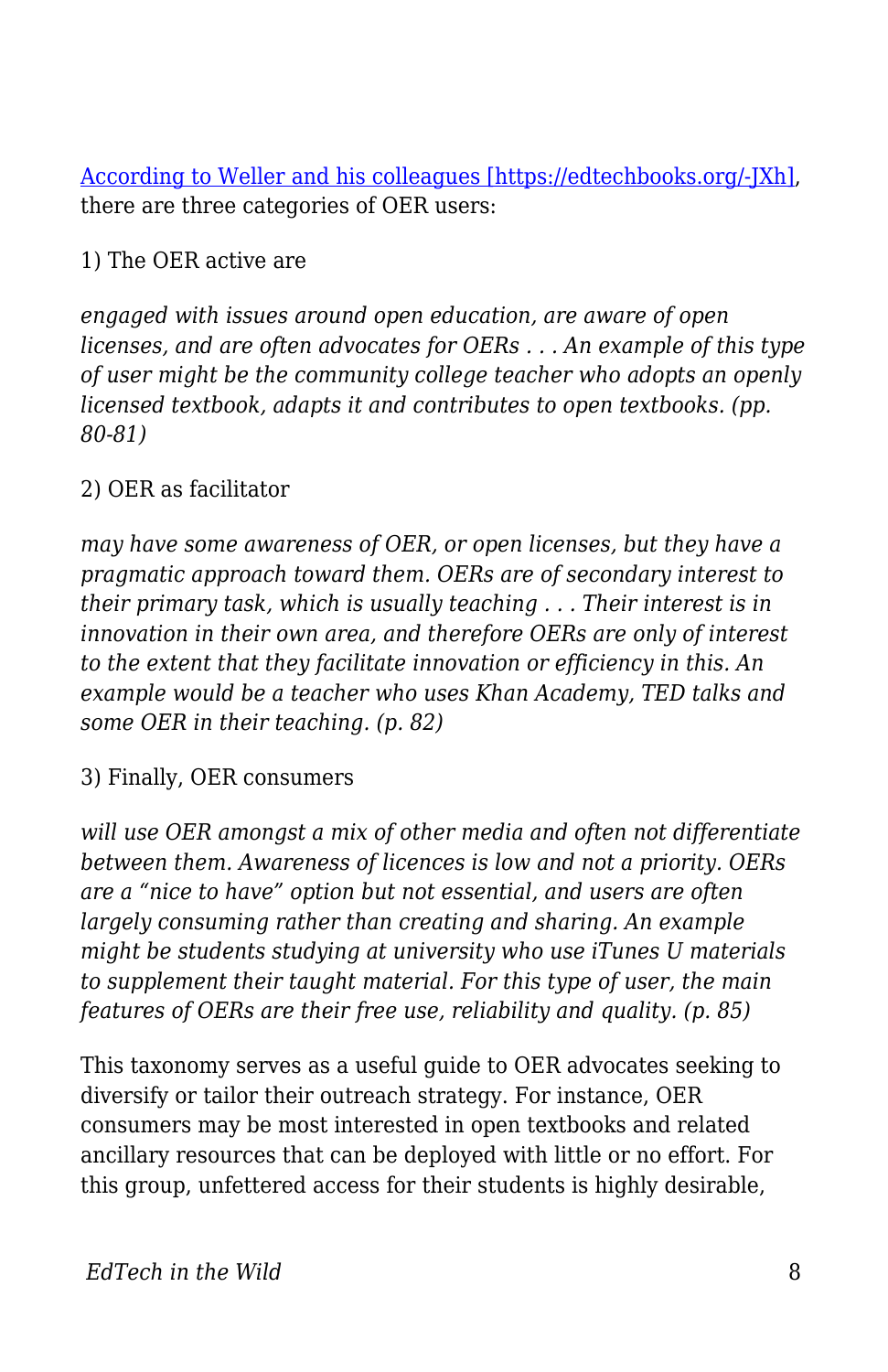with cost savings a nice bonus. On the other hand, the OER active group will be more sensitive to the impact of cost savings while also keen to learn more about the permissions to revise and remix OER. Finally, those in the OER as facilitator group will be excited by the potential to involve students in the creation or adaptation of OER via renewable assignments. Of course, this is far from an exhaustive list of strategic possibilities and only aims to illustrate the mechanics of an integrative approach.

Despite its merits, it would be naïve to believe that adopting an integrative approach would eradicate all tension within the OE movement. Idealists may continue to insist on the application of CC licenses that meet [the definition of "free cultural works."](http://freedomdefined.org/Definition) [\[https://edtechbooks.org/-dop\]](http://freedomdefined.org/Definition) Pragmatists, on the other hand, will acknowledge that OER creators may have reasonable grounds for including a Noncommercial (NC) or even a NoDerivatives (ND) clause, even though an Attribution-only license (CC-BY) facilitates the maximum impact of OER. Pragmatists may also want to first ensure basic access for all whereas idealists may think it arrogant to insist that students first need access to required resources before partnering in pedagogical innovation. But while these tensions will not disappear, I believe it essential that we recognize both drives and have a deliberate, nuanced conversation about how best to harness both idealism and pragmatism in service of the goals of the OE movement.

### **So What's Next?**

In Erikson's lifespan theory, the stages that follow adolescence pit intimacy against isolation (young adulthood), generativity against stagnation (middle adulthood), and, finally, integrity against despair (later adulthood). If these at all suggest a trajectory for the OE movement beyond its current adolescence, its advocates should aim for the next phase to involve a lot more collaboration among faculty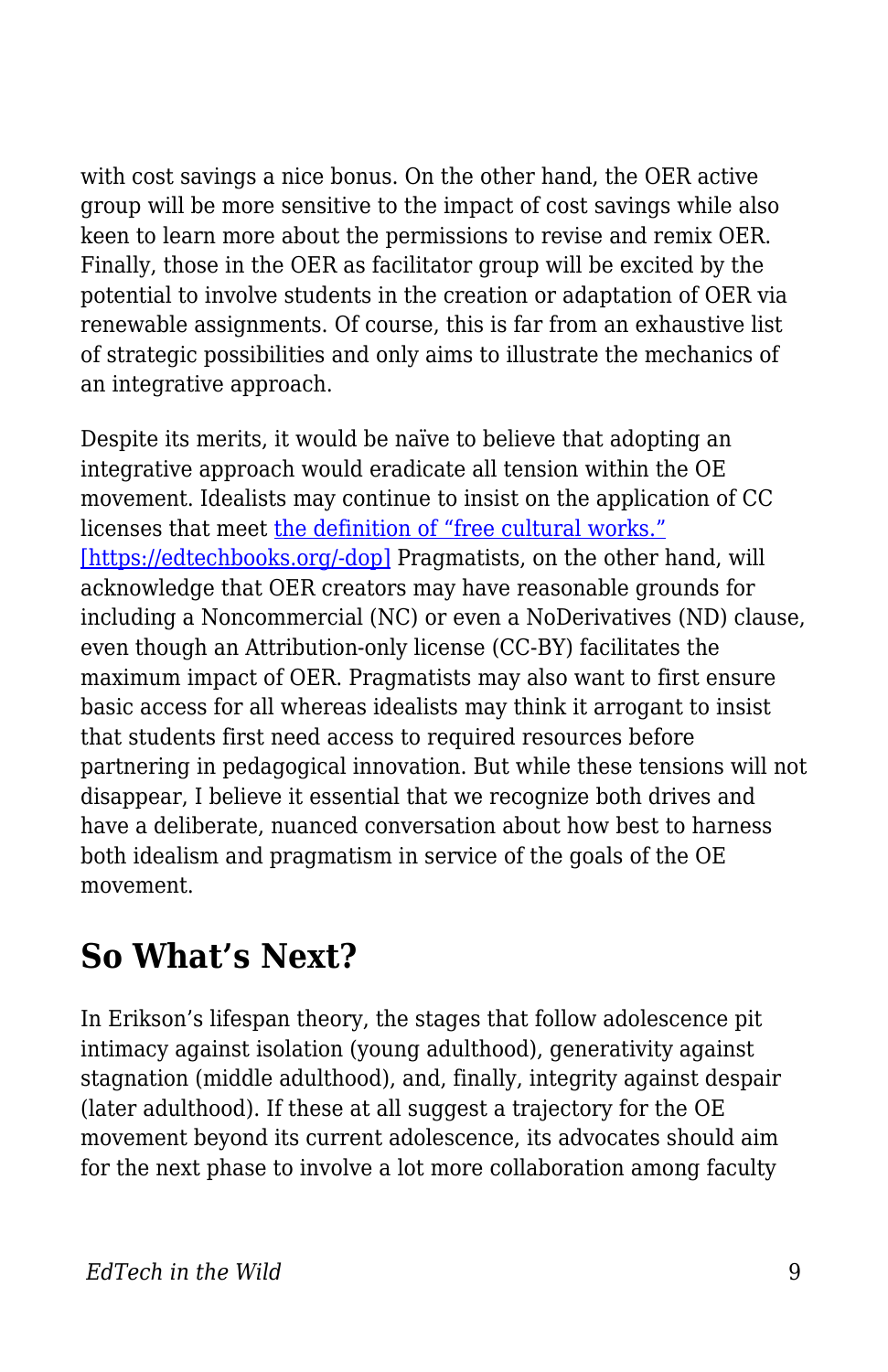and students, both across institutions and cohorts. This shift will require tools that support radically transparent collaboration (e.g., see the [Rebus Community for Open Textbook Creation](https://forum.rebus.community/) [\[https://forum.rebus.community/\]](https://forum.rebus.community/)) but especially a break from traditional (opaque, territorial, top-down) approaches to curriculum design and development. As the proverb says, "if you want to go quickly, go alone. If you want to go far, go together."

Greater collaboration and a true democratization of the process of OER development will in turn engender a move away from philanthropic, government, and other unsustainable funding models in favour of a grassroots-based, community-driven, self-sustaining approach that [resembles a bazaar \[https://edtechbooks.org/-Kj\]](http://www.catb.org/esr/writings/cathedral-bazaar/) in its connectivity and generativity far more than it does a cathedral.

Achieving this, while neither easy nor assured, is a necessary step for the OE movement on its path to becoming more critical, more selfaware, and more inclusive of a diversity of voices. In other words, a movement characterized by integrity, not despair.